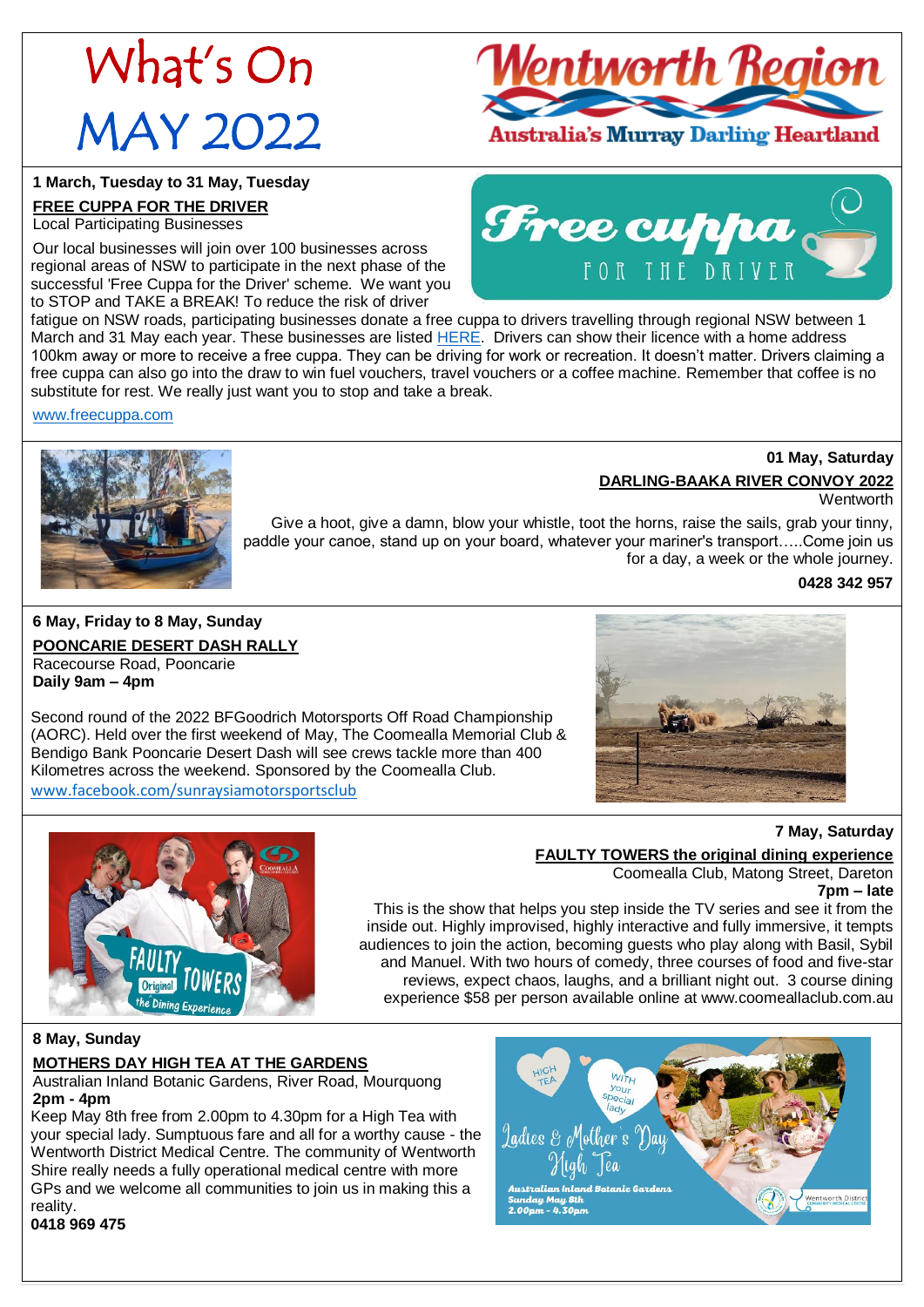### **8 May, Sunday**

#### **MOTHERS DAY LUNCH AT THE STURT HOTEL**

Sturt Hotel, Wentworth

Take Mum out for a lovely lunch at the Sturt Hotel then enjoy free live music from 2pm

# **12noon – 2pm**

with Steve Coghill. Bookings are essential

**03 5027 3051**

# **8 May, Sunday**

### **MOTHERS DAY LUNCH & DINNER AT THE COOMEALLA CLUB**

Coomealla Club, Matong Street, Dareton

**12noon - 2pm & 5:30pm – 8:30pm**

Take Mum out for lunch or dinner in the Bistro, select your meals from the special Mother's Day menu, served right to your table! Children's menu available. Bookings required. Payment required upon booking. **03 5027 4505**



## **12 May, Thursday**

### **MURRAY DARLING JUNCTION LANDCARE GROUP INFORMATION SESSION**

Crown Hotel, Wentworth

**6pm - 8pm**

Do you have some great ideas for Wentworth? Would you like to be involved in an enthusiastic group and work alongside likeminded people? Come along to the Crown Hotel Dining Room and share your thoughts and ideas with us. Contact Vanessa for more information or find us on Facebook.

<https://www.facebook.com/groups/1537726496574917/>

**0487 260 580**

# **13 May, Friday**

# **SERVICE NSW BURONGA MOBILE SERVICE CENTRE**

# Midway Centre, Buronga

DO YOU HAVE SOME GREAT IDEAS FOR **WENTWORTH?** 

**10am – 2pm**

NSW Government services will be available in Buronga on the 13th May 2022 from 10am - 2pm. Services include: drivers licences, proof of identity documents, driver knowledge tests, working with children checks, dine and discover NSW voucher applications and many more.

**13 77 88**



### **14 May, Saturday**

# **FORT COURAGE FISHING COMPETITION**

Fort Courage Caravan Park, 1703 Renmark Road, Wentworth **Daylight – 4pm**

The Fort Courage monthly fishing competition is held on the second Saturday in every month on the Murray River via Wentworth. Fort Courage Caravan Park is the host for the fishing competition and the Saturday night evening dinner. Fishing Comp Entry \$10.00 for adults, children under 17 free

Meal - \$12 - non member, \$10 – member, Over - 17 - \$10, 12 to16 years - \$5, Under 12 free. It's a great night out with family and friends so come along and enjoy the fantastic company. RSVP by Wednesday 11th MAY for CATERING PURPOSES .

**03 5027 3097**

# **Wentworth Angling Club Inc.**

**MAY** "Fishing" Competition

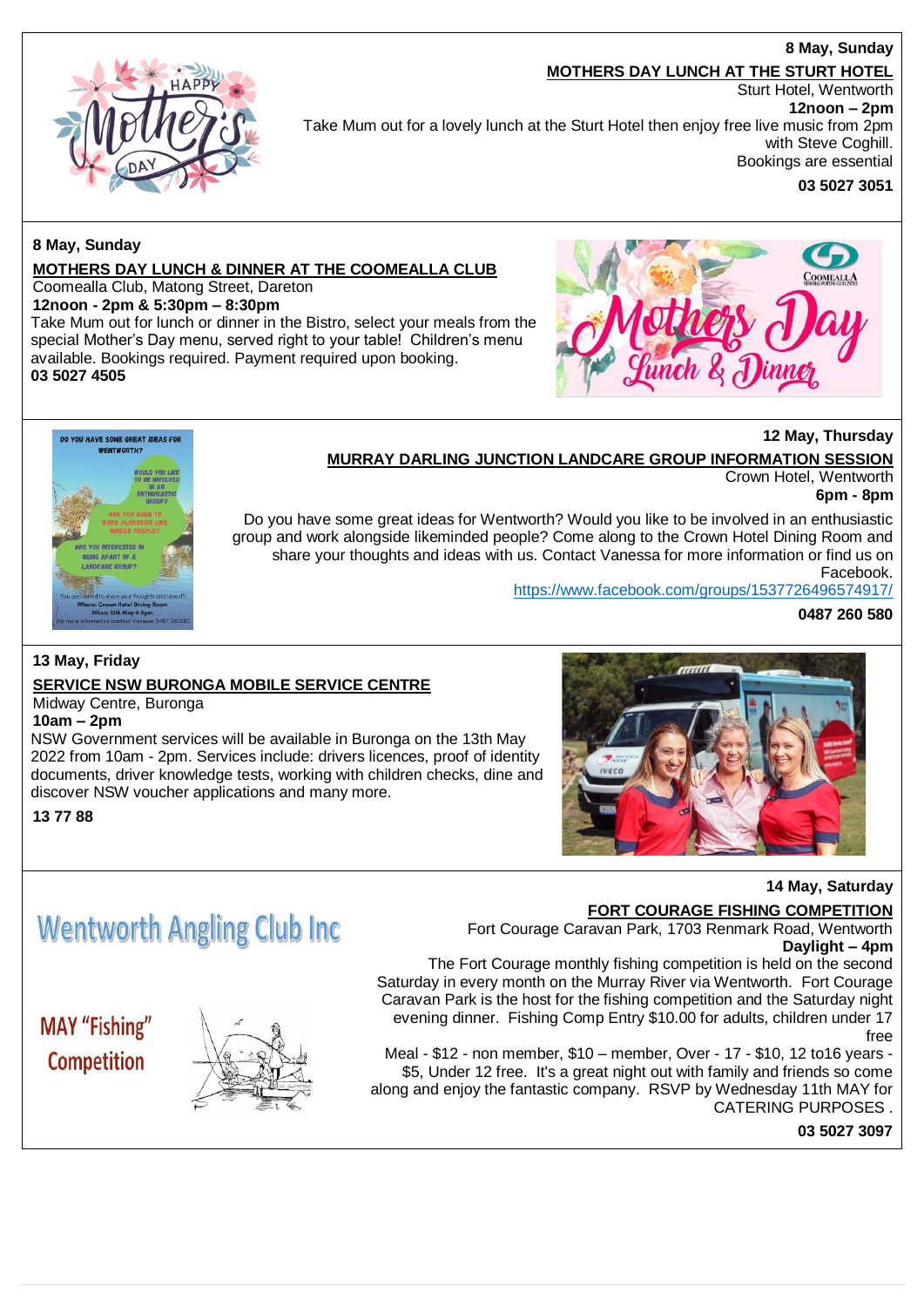# **14 May, Saturday – 15 May, Sunday**

# **POONCARIE GYMKHANA & BIKE**

Pooncarie Racecourse, Pooncarie **8:30am - Late**

Come and join us for a fun filled weekend of action and entertainment at the second Pooncarie Gymkhana & Bikekhana! Saturday will be filled with fast paced horse sports including the strongly contested feature barrel race.

Saturday night will see a live band, whip cracking competition and our exciting community auction. Sunday will be a full on, action packed day of motor bike novelty events including many great spectator events. Bring along the whole family and camp the night. Entry to the grounds is \$10 per car for the whole weekend. See you there!

# [www.facebook.com/PooncarieFieldDayGroupInc](http://www.facebook.com/PooncarieFieldDayGroupInc)

# **Hosted in Coomealla Club's CAFE**



# **19 May, Thursday BIGGEST MORNING TEA AT THE COOMEALLA CLUB**

Coomealla Club, Matong Street, Dareton **10:30am – 12noon**

\$8 donation provides Tea/Coffee/Cake or Slice and Lucky Door Prize. Hosted in the Coomealla Club's Café. All proceeds go to Cancer Council. Raffle sponsored by Coomealla Club Social Club.

**03-5027 4505**

# **21 May, Saturday**

**STURT HOTEL PUB TRIVIA** Sturt Hotel, Wentworth

**7:45pm - late**

Grab a table of mates and enter the pub trivia at the Sturt Hotel. \$20 entry per table with platters available to pre-order. Trivia kicks off at 7:45pm

**03 5027 3051**





# **WENTWORTH MILITARY COLLECTION – TOP GUN MAVERICK CINEMA NIGHT**

Wallis Cinema, Deakin Ave, Mildura

The most famous Top Gun pilot returns in the long-awaited sequel TOPGUN MAVERICK. OPENING NIGHT screening to fundraise for the Wentworth Military Collection Cinema ticket includes 1x Free Admission to the Wentworth Military Collection's Marching Matilda Experience.

**0434 549 401**

**26 May, Thursday**

# **27 May, Friday**

# **NIGHT AT THE MUSEUM TOUR**

Wentworth Military Collection, 11/Lot1 Sandwych Street, Wentworth **8pm**

Experience over 125 years of military history within the unique atmosphere of a Night at the Museum. As the sun goes down, the museum comes to life with the fully immersive Marching Matilda Experience - one of the most advanced Self Guided Audio Tours in the world. Comprising of Automatic Trigger points to explain the Conflict Histories, while Exhibit Scanning Points tell the histories of the items on display. Consisting of a 70min tour... You will also gauge a better understanding of the world's military history through featured international exhibits. Ideal for individual, small and medium group visits, this immersive experience is a must see for anyone with a passion for a Military interest and a love for history in general.



**03 5027 2443**